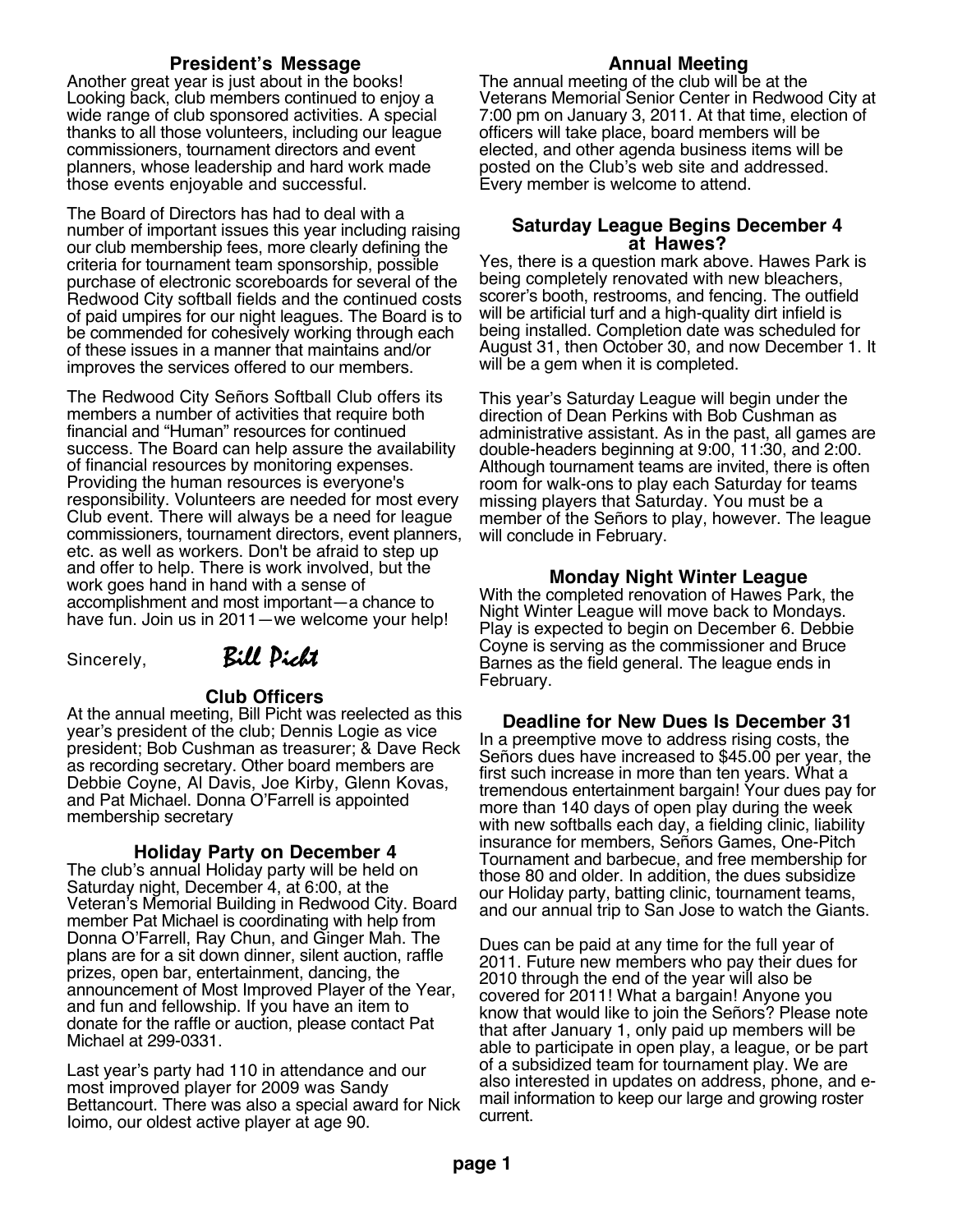# **Tournament Results for Sponsored Teams**

As the 2010 tournament season draws to a close, we had seven club-sponsored teams participating throughout northern California and in other states. Our sponsorship this year involved paying ASA registration, liability insurance, \$400 supplement toward tournament fees, and free entry in our own Redwood City Tournament. Here's how our teams did on the tournament circuit.

The Redwood City Chiefs 75s entered 18 tournaments, doing very well in winning 3 of them, plus a silver medal for coming in second in the NCSSA Hall of Fame Championships in Manteca and second place in the large Reno tournament. Among their wins was a gold medal for first place in the California Championships and a gold medal for winning the Huntsman World Senior Games in Utah.

The State Roofing Royals 70s team also had a great year, winning 6 of the 16 tournaments they entered, including the California Championship in the 70s AAA division and the NCSSA Hall of Fame Championships tournament where they repeated as champions in August without a defeat.

The Redwood City Cardinals improved their ranking from last year and won 2 tournaments out of the 11 that they entered.

The Redwood City Five 0's, in their second year, was the highest ranked club team at 29 in all of northern California. They won 2 of the 6 tournaments they entered this year.

A new team this year was the Jolly Rogers who won 1 tournament of the 8 they entered and were ranked 95 at the end of the season.

The Redwood City Bay Supporters improved their tournament record, winning 48% of their tournament games in the 10 tournaments they entered.

The Redwood City Chiefs 75-80s was the oldest team in northern California. They entered 5 tournaments and were competitive in all of them.

In a related issue, a large donation of uniforms has been received and managers should inquire.

#### **Scoreboards for the City**

The Señors have had a long and fruitful relationship with Redwood City, and in particular, the Recreation Department. Señors maintained fields for years, dragging the infield, installing batters boxes, etc., and even built one field! We continue to police our playing area, including the new task of raking. The city has been generous in allowing us to use fields for our play. With the artificial turf, and its almost eliminated need for maintenance, the Club has now helped pay for new scoreboards at Hawes, Griffin, Bechet, and other fields! Our contribution is further evidence of our gratefulness to the city and our active role as participants in keeping great fields.

**Innovative Club Tournament a Success** With the loss of Hawes Park this summer, it seemed unlikely we could field the normal 24 teams for our annual hosted tournament for northern California. However, Tournament Director, Bob Elwood, came up with an innovative idea. Five over-70 teams played on Thursday and Friday, allowing the younger teams to play on the weekend for a total of 23 teams. There were many compliments on the tournament from different players, and the all-weather fields were especially admired. Cooler than normal temperatures were a change from last year's hot conditions. All of our club-sponsored teams were able to play, with two of them winning first place in their bracket.

#### **One Pitch Tournament**

The annual Fourth of July One-Pitch Tournament and picnic was a success again with 8 teams and 114 club members participating and a large crowd of 171 more fans present on this holiday. Teams were balanced for skills and age, with each team pitching to itself. Play was followed by the traditional BBQ picnic.

Dave Arrigoni's "Avengers" won first place over the two other seasoned veteran teams in the "National League", defeating Bill Beshore's "Marauders" and Dean Perkins's "Bears".

In the American League with younger Señors players, Carl Woodruff's "Woodies" lost their title from last year to Tim Reed's "The No Necks", who only tied the "Woodies" but won all other games. Second place was decided in a battle between Ric Ferras's "Manlymen" and Debra Coyne's "Titans". The game ended in a tie, but tiebreakers gave the shirts to the "Titans". John Leland's "Razorbacks" and the "Woodies" competed for the next places.

#### **Champions Honored**

A team from the Señors, the Redwood City Reds, won the first ever Senior Softball World Series held in Greensboro, North Carolina, in 1989. This summer, many of the surviving members of that team who are current Señors members were honored in a ceremony conducted by Hall of Famer, Jack Hoover. The members of the team were John Brand, Jim Candler, Pete Conley, Tom Filipo, Warren Goodnow, Larry Gotelli, Dave Jenkins, Bob Kiesman, Bill Mitchell, Al Myers, Jack Paulucci, Dean Prince, Joe Serna, John Serna, Jim Theisen, and Mike Vigo. Those present at the ceremony (see cover photo) were Theisen, Brand, Gotelli, Candler, Goodnow, and Vigo. Jim Theisen was the MVP of the World Series as he hit 25 for 27 (or 21 for 24) depending on whose memory you trust. Anyway, it was a batting average for the ages, especially in pouring rain for much of the tourney.